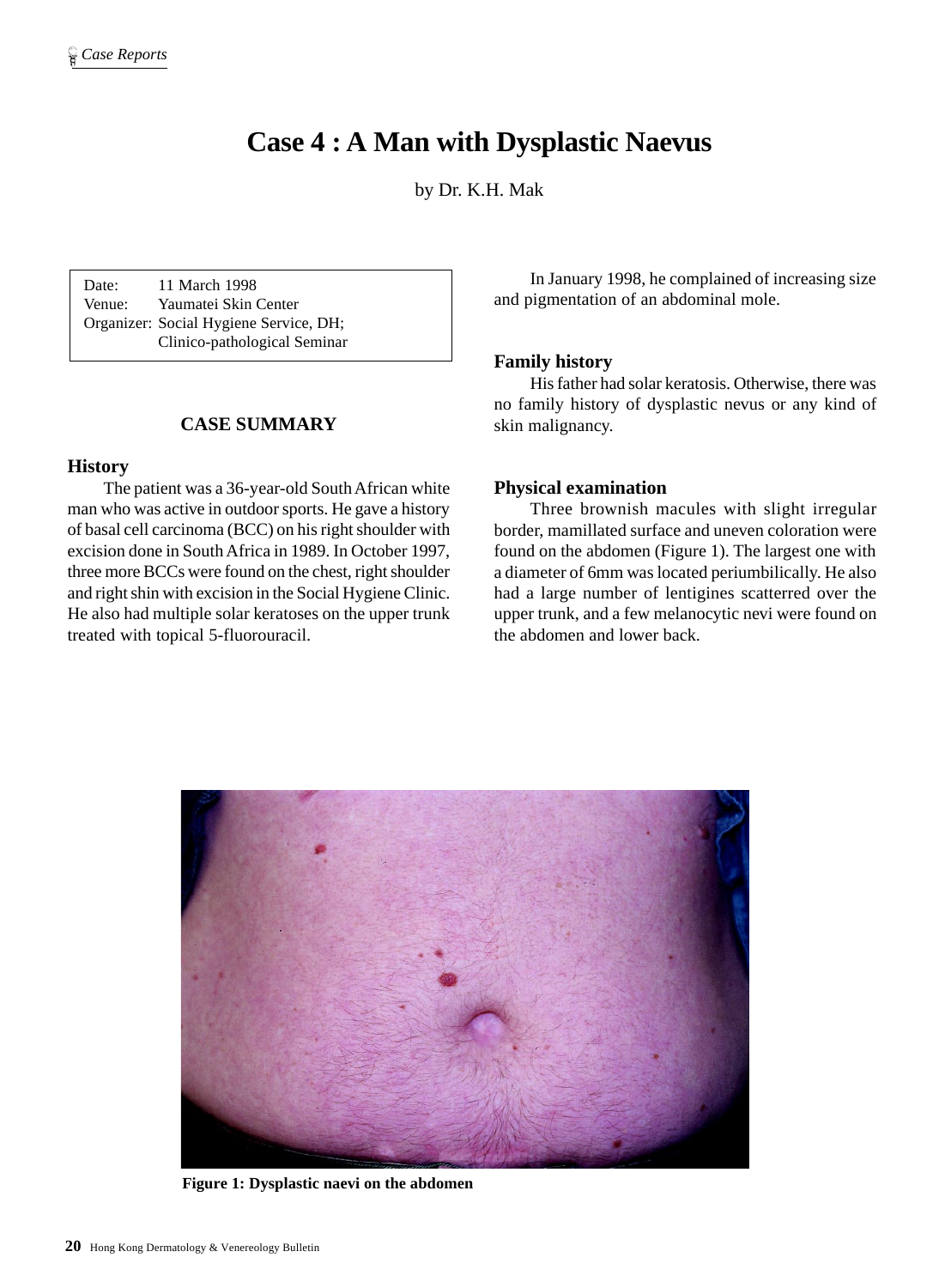### **Differential diagnoses**

The possible diagnoses including atypical mole (dysplastic naevus), superficial spreading melanoma and acquired melanocytic naevus were considered.

## **Investigations**

Multiple sections in the biopsy showed slightly raised skin lesion with symmetric proliferation of naevus cells both intraepidermally and in the superficial dermis. There was elongation of epidermal rete ridges.

Lentiginous proliferation of melanocytes was observed. These cells demonstrated random mild cytological atypia. with enlarged nuclei and prominent nucleoli. Some of them have lain parallel to the epidermis and formed bridges between retia. Eosinophilic fibroplasia was present in the dermoepidermal junction. There was no mitosis seen. The features were consistent with dysplastic naevus.

### **Management**

The patient was advised to have sun avoidance and to carry out self-examination for the remaining atypical moles. He was followed up regularly, also because of the presence of multiple solar keratoses and history of reccurent basal cell carcinomas. The solar keratoses respond well to topical 5-fluorouracil.

## **Discussion**

The dermatopathologist pointed out that whether cytologic atypia should be included was the key debatable issue in the histologic diagnosis of DN. Cytologic atypia makes it difficult to differentiate DN from other situations including melanoma in situ. This explains why there is such a wide range of prevalence figures in different studies. Some pathologists consider lentiginous melanocytic hyperplasia as the only major diagnostic finding and thus they prefer the term "naevus with architectural disorder".

# **REVIEW ON DYSPLASTIC NAEVUS (ATYPICAL MOLE)**

Dysplastic naevus (DN) is an acquired melanocytic naevus with disordered proliferations of variably atypical melanocytes, which also differs clinically from common acquired naevus. There are several forms, both

familial and non-familial. Group A represents the truly sporadic DN, without melanoma or dysplastic naevi in the family. Group B is familial DN without melanoma. Group C is DN with personal history of melanoma. Group D is familial melanoma and DN which is further classified into D1 and D2. D1 represents familial DN with one blood relative with melanoma. D2 represents familial DN with at least two blood relatives with melanoma<sup>1</sup>

## **Prevalence**

Dysplastic naevus is not uncommon in the white population. The prevalence of sporadic DN has been estimated to range from 1.8-17% of populations in different studies.<sup>2</sup> It occurs in 70% of patients with familial cutaneous melanoma and in 30-50% of patients with sporadic cases of melanoma.<sup>3</sup>

### **Terminology- a matter of dispute**

In 1992, the committee of National Institute of Health consensus meeting recommended the term "dysplastic naevus" to be replaced by "atypical mole" (a diagnosis made on clinical basis) because there is lack of agreement on defining the histologic features of "dysplastic" naevus.<sup>4</sup>

Other synonyms include B-K mole, Clark's naevus, and naevus with architectural disorder.

## **Clinical features**

It is a melanocytic overgrowth with variegated colors of tan, brown, pink or red and irregular borders. The size varies from 5-10mm or larger, predominantly located on the trunk, arms and legs, rarely on the face. There may be a central papular component surrounded by a 'halo' of brown, or mamillated surface.

# **Atypical mole syndrome5,6**

The minimal inclusion criteria for this condition is not well defined. The definition of classic atypical mole syndrome (AMS) also varies in different studies. Generally speaking it gives the triad of: 1) many (>100) naevocytic naevi; 2) some large naevocytic naevi ( with at least one naevus>8mm); 3) presence of atypical mole ( at least one). Some people suggest that the unusual distribution of naevi, for example, on the buttocks and foot dorsum, scalp and iris, is also indicative of AMS.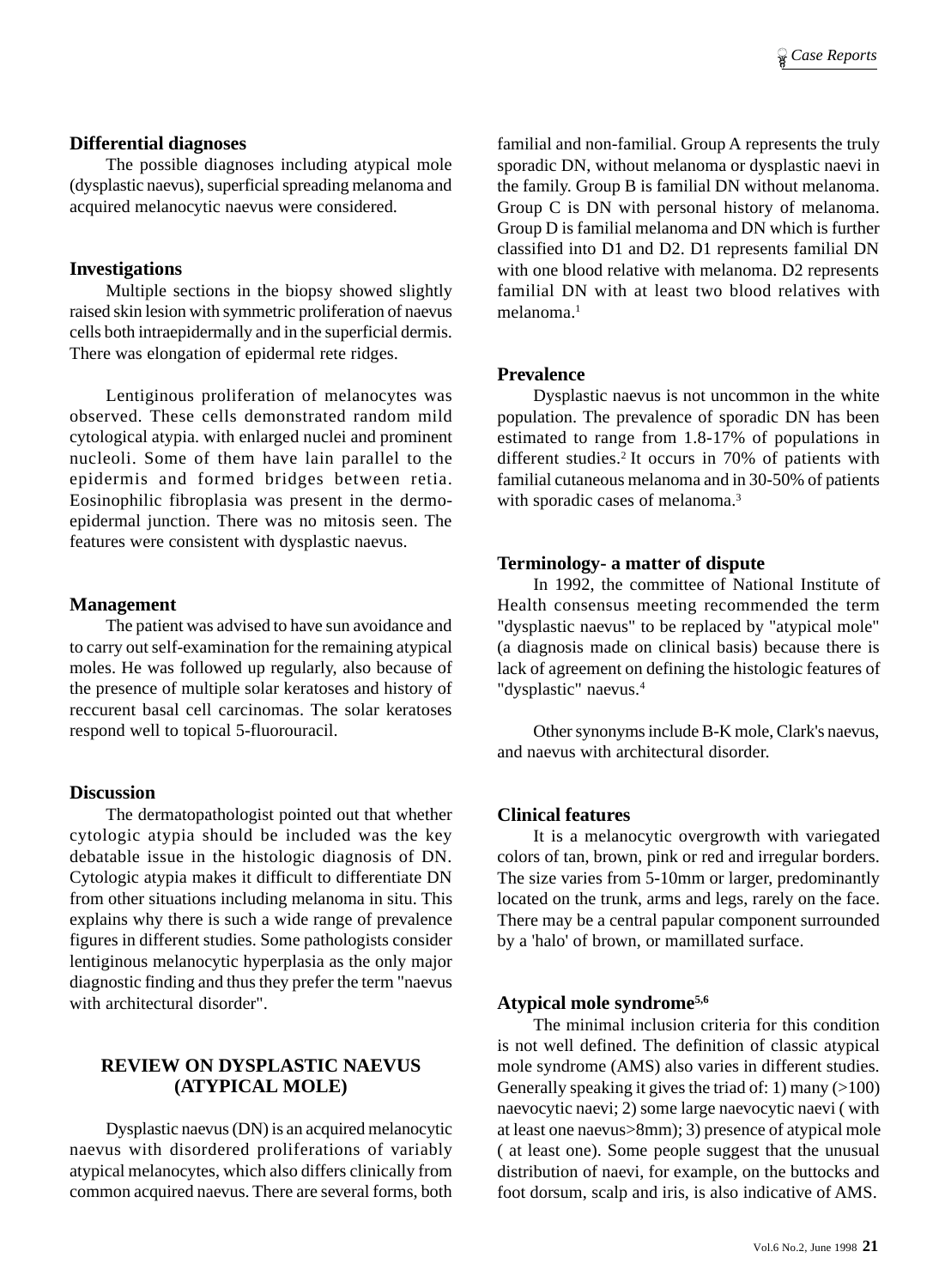This syndrome is diagnosed solely on clinical basis. Its presence indicates a fifty fold increase risk in developing cutaneous melanoma. There are approximately 32,000 persons in U.S.A having familial AMS $<sup>7</sup>$ </sup>

### **Pathogensis**

Genetic studies show possibly the same trait link between the familial melanoma and familial DN. Multiple loci of the putative genes have been found in patients including chromosome 1p36, 9p21 and 12q14.8 All the findings need confirmation in independent studies. It is still uncertain about the mode of inheritance, whether it is autosomal dominant or polygeneic.

Studies have demonstrated the deficient repair of radiation-induced DNA damage in these patients.<sup>9</sup> Therefore, solar irradiation seems to play the role in phenotypic expression of DN. However, the lesion can also be found in sun-protected area such as the buttocks but rarely on the chronically sun-exposed area such as the face. Perhaps, as in melanoma, the intermittent bursts of recreational sun exposure impose a greater harm. Because of the presence of large number of melanocytic naevi in covered skin, a solar-induced circulating factor is suggested to be present in the genetically-predisposed individual.10

## **Pathology**

There is no consensus on the histological diagnostic criteria to enable fair concordance amongst different dermatopathologists in making the diagnosis of DN. Besides the rather non-specific "dysplastic" features can also be present in the growing naevi of children and pregnant women, so clinical correlation must be made.<sup>11</sup>

The major features are lentiginous melanocytic hyperplasia, sometimes associated with elongation of rete ridges and random cytologic atypia. Other features include lamellar fibroplasia, accentuated vasculature of the underlying dermis and sparse or dense lymphocytic infiltrate.2

## **Significance**

**Dysplastic naevus serves as a risk indicator of developing cutaneous melanoma.** Individuals with sporadic DN (Group A) has only a slight increase in risk when compared with the general population and the risk seems to be directly proportional to the number of DN. However, patients with familial melanoma and DN ( group D2) have a lifetime risk of 100%. Besides, the latter group carries a higher risk of developing uveal melanoma. However, one should be reminded that the risk also correlates with the total naevus count (including the common naevi), but not the morphologic feature of an individual DN.7

**It is still controversial as to whether dysplastic naevi are potential precursors of melanoma.** The existence of atypical naevi seen histologically in cases of melanoma has been estimated to range from less than 1% to 83%. The high prevalence is likely a consequence of over-interpretation of melanocytic proliferation at the edge of melanoma as representing residual dysplastic naevus. Another opposing view is that most melanomas arise de-novo from normal skin, and most dysplastic naevus is found to be relatively stable clinically once developed.7

## Treatment plan<sup>1,7</sup>

The patient should have sun protection. Family members (first degree relatives) should be screened to rule out familial condition. Patients should receive adequate information about the features of malignant transformation so as to carry out useful selfexamination. Annual follow-up for patients with sporadic DN is generally believed to be sufficient. In patients with familial melanoma and DN or the familial atypical mole syndrome, follow-up at up to 4-monthly intervals is necessary. Lesions which should be excised include those with changing morphology or located at sites difficult to be self-examined e.g. the upper back, scalp and the genitalia. Regional photography is a useful recording tool for comparison. In high risk group, referral to ophthalmologist for examination is recommended.